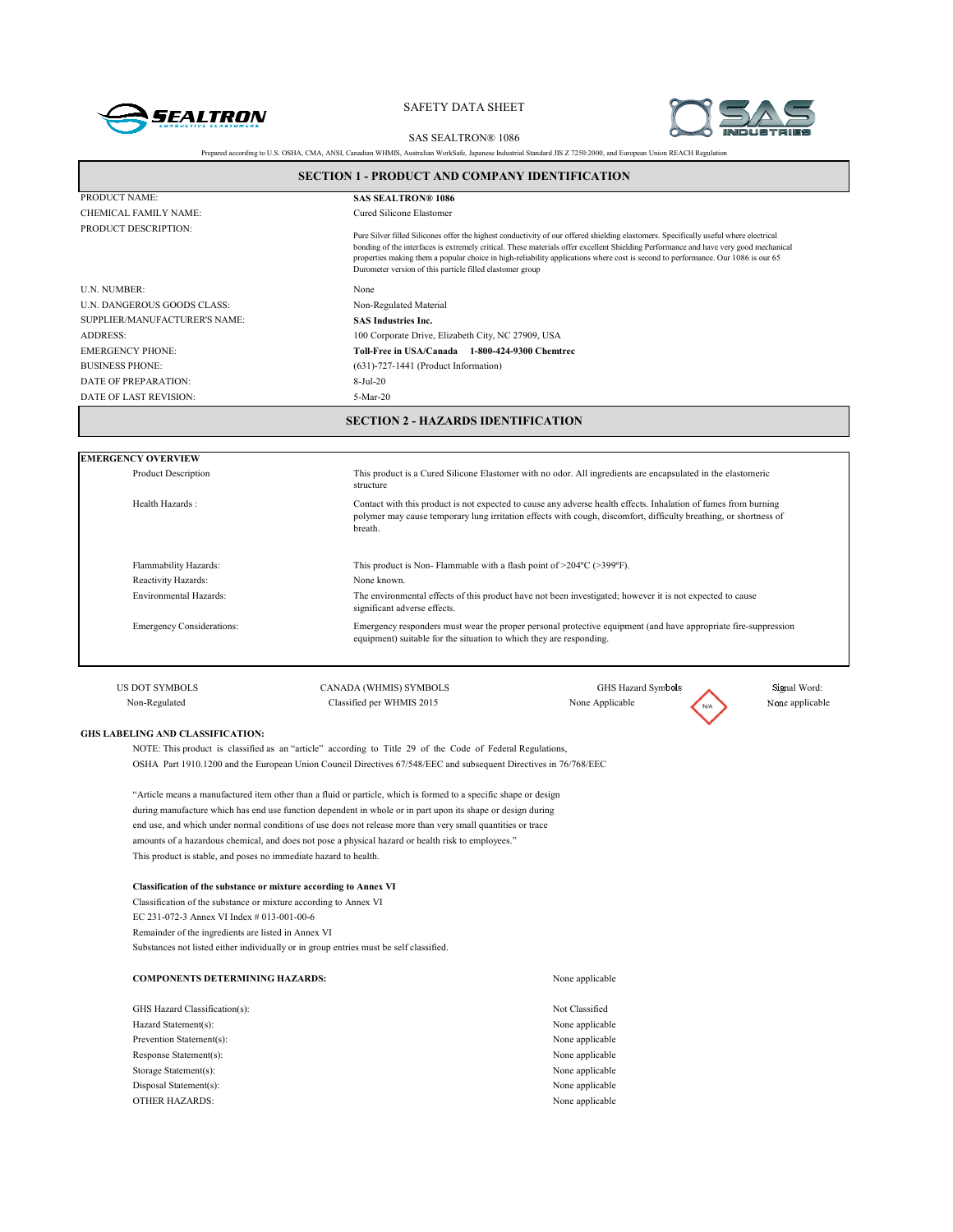



#### SAS SEALTRON® 1086

## **SECTION 3 - COMPOSITION and INFORMATION ON INGREDIENTS**

| <b>HAZARDOUS INGREDIENTS:</b>                                                                                                                               | CAS#                     | EINECS#         | $ICSC \#$                | WT%           | <b>GHS CLASSIFICATION</b>                                            |
|-------------------------------------------------------------------------------------------------------------------------------------------------------------|--------------------------|-----------------|--------------------------|---------------|----------------------------------------------------------------------|
| Pure Silver                                                                                                                                                 | 7440-22-4                | $231 - 131 - 3$ | 810                      | $10 - 40\%$   | AQUATIC ACUTE/CHRONIC CAT 1                                          |
| Dimethylcyclosiloxanes                                                                                                                                      | None                     | Not Listed      | Not Listed               | $1.0 - 5.0\%$ | <b>NOT CLASSIFIED</b>                                                |
| Methyltrimethoxysilane                                                                                                                                      | 185-55-3                 | 214-685-0       | Not Listed               | $1 - 20%$     | FLAM LIQ CAT 2, SKIN IRRIT CAT 2, EYE<br>IRRIT CAT 2A, STOT SE CAT 3 |
| Methylvinylpolysiloxane                                                                                                                                     | 68083-18-1               | 614-273-4       | Not Listed               | $25 - 35\%$   | <b>NOT CLASSIFIED</b>                                                |
| Polytetrafluoroethylene                                                                                                                                     | $9002 - 84 - 0$          | 618-337-2       | Not Listed               | $1 - 3\%$     | <b>NOT CLASSIFIED</b>                                                |
| $\overline{\phantom{a}}$                                                                                                                                    | $\overline{\phantom{a}}$ |                 | $\overline{\phantom{a}}$ | ٠             | ۰                                                                    |
| Balance of other ingredients are non-hazardous or less than 1% in concentration (or 0.1% for carcinogens, reproductive toxins, or respiratory sensitizers). |                          |                 |                          |               |                                                                      |

## **SECTION 4 - FIRST-AID MEASURES**

EYE CONTACT: If product enters the eyes, open eyes while under gentle running water for at least 15 minutes. Seek medical attention if irritation develops.

SKIN CONTACT: Wash skin thoroughly after handling. Seek medical attention if irritation develops and persists. Remove contaminated clothing.

INHALATION: If breathing becomes difficult, remove victim to fresh air. If necessary, use artificial respiration to support vital functions.

Seek medical attention if breathing dificulty continues.

INGESTION: If product is swallowed, call physician or poison control center for most current information. If professionaladvice is not available,

do not induce vomiting. Never induce vomiting or give diluents (milk or water) to someone who is unconscious, having convulsions, or who cannot swallow.

Seek medical advice. Take a copy of the label and/or SDS with the victim to the health professional.

MEDICAL CONDITIONS AGGRAVATED BY EXPOSURE: None known

RECOMMENDATIONS TO PHYSICIANS: Treat symptoms and reduce over-exposure.

## **SECTION 5 - FIRE-FIGHTING MEASURES**

#### **FLAMMABLE LIMITS (in air by volume, %): Lower (LEL): Not Applicable Upper (UEL): Not Applicable**

| <b>FIRE EXTINGUISHING MATERIALS:</b>        | As appropriate for surrounding fire condition. Carbon dioxide, foam, dry                                                                                                                                                                                                                                                                                                                |  |  |
|---------------------------------------------|-----------------------------------------------------------------------------------------------------------------------------------------------------------------------------------------------------------------------------------------------------------------------------------------------------------------------------------------------------------------------------------------|--|--|
|                                             | chemical, halon, water spray, sand, limestone powder.                                                                                                                                                                                                                                                                                                                                   |  |  |
| UNUSUAL FIRE AND EXPLOSION                  | This product is non-flammable with no known explosion hazards.                                                                                                                                                                                                                                                                                                                          |  |  |
| <b>HAZARDS:</b>                             |                                                                                                                                                                                                                                                                                                                                                                                         |  |  |
| Explosion Sensitivity to Mechanical Impact: | Not Sensitive.                                                                                                                                                                                                                                                                                                                                                                          |  |  |
| Explosion Sensitivity to Static Discharge:  | Not Sensitive.                                                                                                                                                                                                                                                                                                                                                                          |  |  |
| <b>SPECIAL FIRE-FIGHTING PROCEDURES:</b>    | Incipient fire responders should wear eye protection. Structural                                                                                                                                                                                                                                                                                                                        |  |  |
|                                             | firefighters must wear Self-Contained Breathing Apparatus and full<br>protective equipment. Isolate materials not yet involved in the fire and<br>protect personnel. Move containers from fire area if this can be done<br>without risk; otherwise, cool with carefully applied water spray. If possible,<br>prevent runoff water from entering storm drains, bodies of water, or other |  |  |
| <b>NFPA RATING SYSTEM</b>                   | environmentally sensitive areas.                                                                                                                                                                                                                                                                                                                                                        |  |  |
|                                             | <b>HAZARDOUS MATERIAL IDENTIFICATION SYSTEM</b>                                                                                                                                                                                                                                                                                                                                         |  |  |
| <b>HEALTH</b>                               | <b>REACTIVITY</b><br><b>HEALTH HAZARD (BLUE)</b>                                                                                                                                                                                                                                                                                                                                        |  |  |
|                                             | <b>FLAMMABILITY HAZARD (RED)</b>                                                                                                                                                                                                                                                                                                                                                        |  |  |
|                                             |                                                                                                                                                                                                                                                                                                                                                                                         |  |  |
|                                             | PHYSICAL HAZARD (YELLOW)                                                                                                                                                                                                                                                                                                                                                                |  |  |
| <b>OTHER</b>                                |                                                                                                                                                                                                                                                                                                                                                                                         |  |  |
|                                             | PROTECTIVE EQUIPMENT                                                                                                                                                                                                                                                                                                                                                                    |  |  |

For Routine Industrial Use and Handling Applications

**HANDS** 

1

0

0

See Sect 8 See Sect 8

EYES RESPIRATORY HANDS BODY

Hazard Scale: 0 = Minimal 1 = Slight 2 = Moderate 3 = Serious 4 = Severe \* = Chronic hazard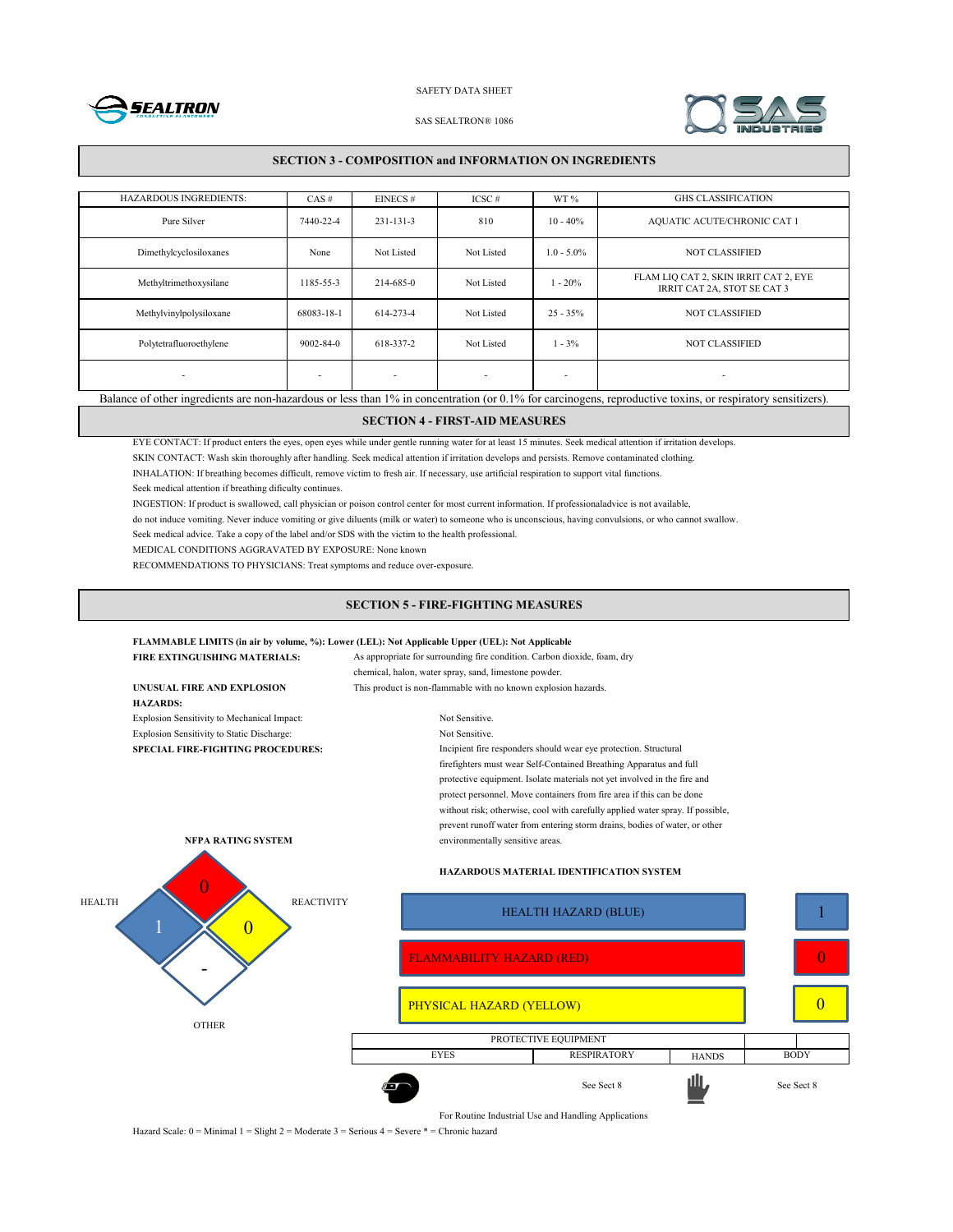

SAS SEALTRON® 1086



## **SECTION 6 - ACCIDENTAL RELEASE MEASURES**

PERSONAL PRECAUTIONS, PROTECTIVE EQUIPMENT AND EMERGENCY PROCEDURES: Wear suitable protective clothing, gloves and eye/face protection. Evacuate personnel to safe areas. Do not touch or walk through spilled material.

ENVIRONMENTAL PRECAUTIONS: Construct a dike to prevent spreading. Runoff from fire control or dilution water may cause pollution. Spills may be reportable to the National Response Center (800-424-8802) and to state and/or local agencies.

SPILL AND LEAK RESPONSE: Pick-up spilled article for re-use, recycling or disposal. This product contains Silver and Aluminum and must be disposed of properly.

Dispose of in accordance with U.S. Federal, State, and local hazardous waste disposal regulations and those of Canada and its Provinces, those of Australia, Japan and EU Member States (see Section 13, Disposal Considerations)

## **SECTION 7 - HANDLING and STORAGE**

PRECAUTIONS FOR SAFE HANDLING: Wash thoroughly after handling this product. STORAGE AND HANDLING PRACTICES: Store in a cool, dry well-ventilated area below 115ºF. Protect from physical damage.

**SPECIFIC USES:** Pure Silver filled Silicones offer the highest conductivity of our offered shielding elastomers. Specifically useful where electrical bonding of the interfaces is extremely critical. These materials offer excellent Shielding Performance and have very good mechanical properties making them a popular choice in highreliability applications where cost is second to performance. Our 1086 is our 65 Durometer version of this particle filled elastomer group

#### **SECTION 8 - EXPOSURE CONTROLS - PERSONAL PROTECTION**

## **EXPOSURE LIMITS/GUIDELINES:**

| Chemical Name | $CAS \#$                 | ACGIH TWA               | <b>OSHA TWA</b>          | WEEL                     |
|---------------|--------------------------|-------------------------|--------------------------|--------------------------|
| Silver        | 7440-22-4                | $0.1$ mg/m <sup>3</sup> | $0.1$ mg/m <sup>3</sup>  | $0.1$ mg/m <sup>3</sup>  |
| ۰             | $\overline{\phantom{a}}$ | -                       | $\overline{\phantom{a}}$ | $\overline{\phantom{a}}$ |
|               | $\overline{\phantom{a}}$ | -                       | $\overline{\phantom{a}}$ | -                        |

Currently, International exposure limits are not established for the components of this product. Please check with competent authority in each country for the most recent limits in place.

VENTILATION AND ENGINEERING CONTROLS: Use with adequate ventilation to ensure exposure levels are maintained below the limits provided above. Use local exhaust ventilation to control airborne vapor. Ensure eyewash/safety shower stations are available near areas where this product is used.

The following information on appropriate Personal Protective Equipment is provided to assist employers in complying with OSHA regulations found in 29 CFR Subpart I (beginning at 1910.132) or equivalent standard of Canada, or standards of EU member states (including EN 149 for respiratory PPE, and EN 166 for face/eye protection), and those of Japan. Please reference applicable regulations and standards for relevant details.

RESPIRATORY PROTECTION: Not normally required with this product. Maintain airborne contaminant concentrations below guidelines listed above, if applicable. If necessary, use only respiratory protection authorized in the U.S. Federal OSHA Respiratory Protection Standard (29 CFR 1910.134), equivalent U.S. State standards, Canadian CSA Standard Z94.4-93, the European Standard EN149, or EU member states.

EYE PROTECTION: Safety glasses or chemical goggles as appropriate to prevent eye contact. If necessary, refer to U.S. OSHA 29 CFR 1910.133 or appropriate Canadian Standards

.

SKIN PROTECTION: Use chemical resistant gloves to prevent skin contact. If necessary, refer to U.S. OSHA 29 CFR 1910.138 or appropriate Standards of Canada or appropriate Standards of the EU, Australian Standards, or relevant Japanese Standards.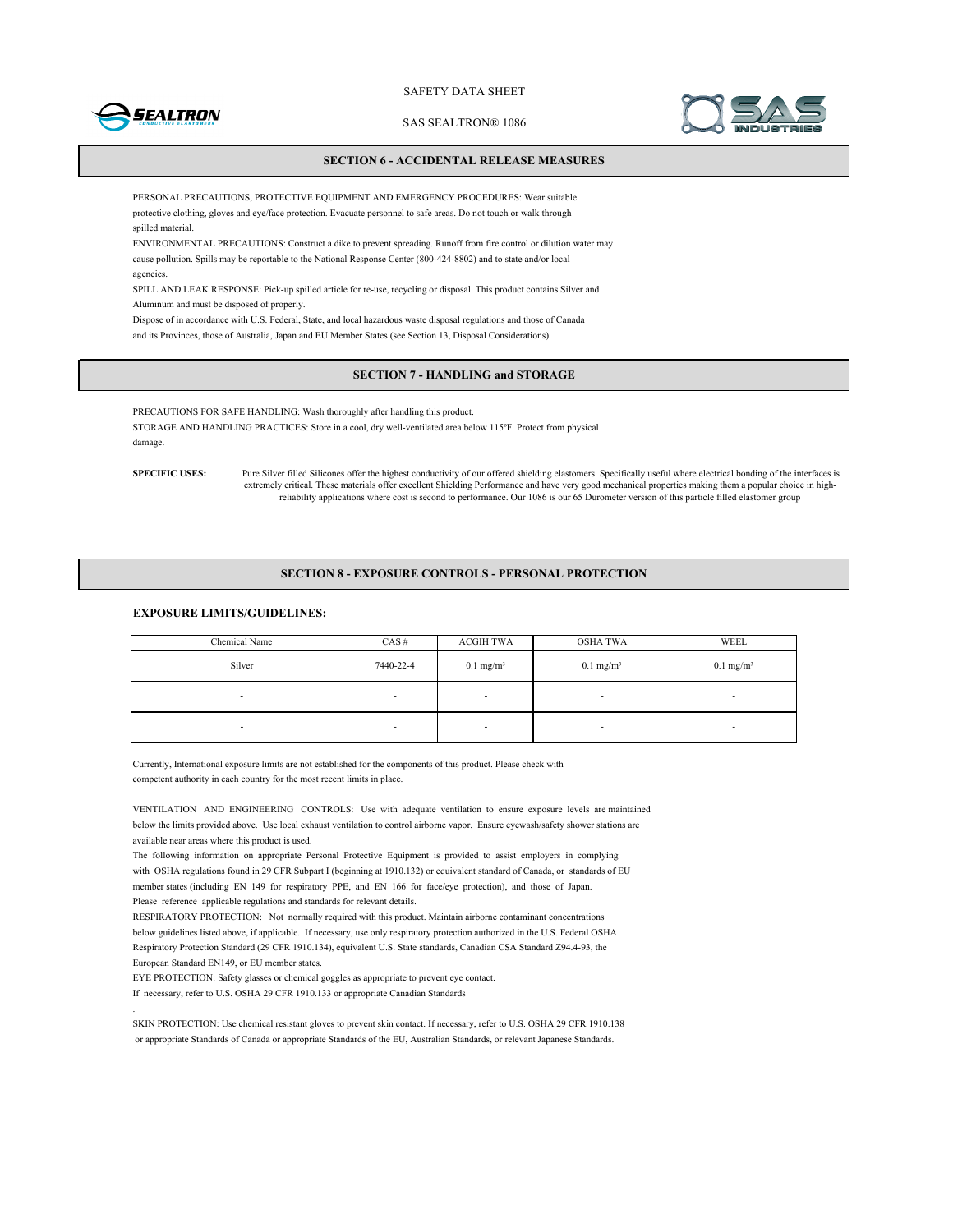

#### SAS SEALTRON® 1086



#### **SECTION 9 - PHYSICAL AND CHEMICAL PROPERTIES**

**PHYSICAL STATE:** Solid **APPEARANCE & ODOR:** Tan-Brown with no odor **ODOR THRESHOLD (PPM):** None **FLASH POINT:** >204°C (>399°F) **FLAMMABLE LIMITS (in air by volume, %):** Lower (LEL): Not Applicable Upper (UEL): Not Applicable **AUTOIGNITION TEMPERATURE:** Not Applicable **VAPOR PRESSURE (mmHg):** Not Available **DENSITY:** Not Available **EVAPORATION RATE (nBuAc = 1):** Not Available **BOILING POINT (C°):** Not Available **FREEZING POINT (C°):** Not Available **pH:** Not Available **SPECIFIC GRAVITY 20°C: (WATER =1):** Not Available **SOLUBILITY IN WATER (%):** Non-Soluble **VISCOSITY:** Not Available **EXPLOSIVE PROPERTIES:** Not Available **OXIDISING PROPERTIES:** Not Available

## **SECTION 10 - STABILITY AND REACTIVITY**

**REACTIVITY:**<br> **REACTIVITY:**<br> **Product is stable STABILITY:** Product is stable<br>DECOMPOSITION PRODUCTS: When heated to when heated to a stable **MATERIALS WITH WHICH SUBSTANCE IS INCOMPATIBLE:**<br> **HAZARDOUS POLYMERIZATION:** Will not occur. **HAZARDOUS POLYMERIZATION:** Will not occur.<br> **CONDITIONS TO AVOID:** Heat and open flame **CONDITIONS TO AVOID:** 

When heated to decomposition this product produces obnoxious and toxic fumes None known

## **SECTION 11 - TOXICOLOGICAL INFORMATION**

**TOXICITY DATA: Toxicity data is not available for this product:** No LD50 Data Available

Reproductive toxicity STOT-single exposure STOT-repeated exposure Aspiration hazard Acute toxicity Skin corrosion / irritation Serious eye damage / irritation Respiratory or skin sensitization Germ cell mutagenicity Carcinogenicity

product.

Based on available data, the classification criteria are not met Based on available data, the classification criteria are not met Based on available data, the classification criteria are not met Based on available data, the classification criteria are not met Based on available data, the classification criteria are not met Based on available data, the classification criteria are not met Based on available data, the classification criteria are not met Based on available data, the classification criteria are not met Based on available data, the classification criteria are not met

Based on available data, the classification criteria are not met

**SUSPECTED CANCER AGENT:** None of the ingredients are found on the following lists: FEDERAL OSHA Z LIST, NTP, CAL/OSHA, IARC and therefore is not considered to be, nor suspected to be a cancer-causing agent by these agencies. **IRRITANCY OF PRODUCT:** Contact with this product may be irritating to exposed skin and eyes.<br>**SENSITIZATION OF PRODUCT:** This product is not considered a skin sensitizer. **SENSITIZATION OF PRODUCT:**<br> **REPRODUCTIVE TOXICITY INFORMATION:** No information concerning the effects of this m No information concerning the effects of this product and its components on the human reproductive system.

## **SECTION 12 - ECOLOGICAL INFORMATION**

**ALL WORK PRACTICES MUST BE AIMED AT ELIMINATING ENVIRONMENTAL CONTAMINATION.**

TOXICITY: No specific data available on this product.

PERSISTENCE AND DEGRADABILITY: No specific data available on this product.

BIOACCUMULATIVE POTENTIAL: No specific data available on this product.

MOBILITY IN SOIL: No specific data available on this product.

RESULTS OF PBT AND vPvB ASSESSMENT: No specific data available on this product.

OTHER ADVERSE EFFECTS: No specific data available on this product.

WATER ENDANGERMENT CLASS: May be water endangering in accordance with EU Guideline 91/155-EWG. Do not allow

product to reach ground water, water course or sewage system. At present there are no ecotoxicological assessments for this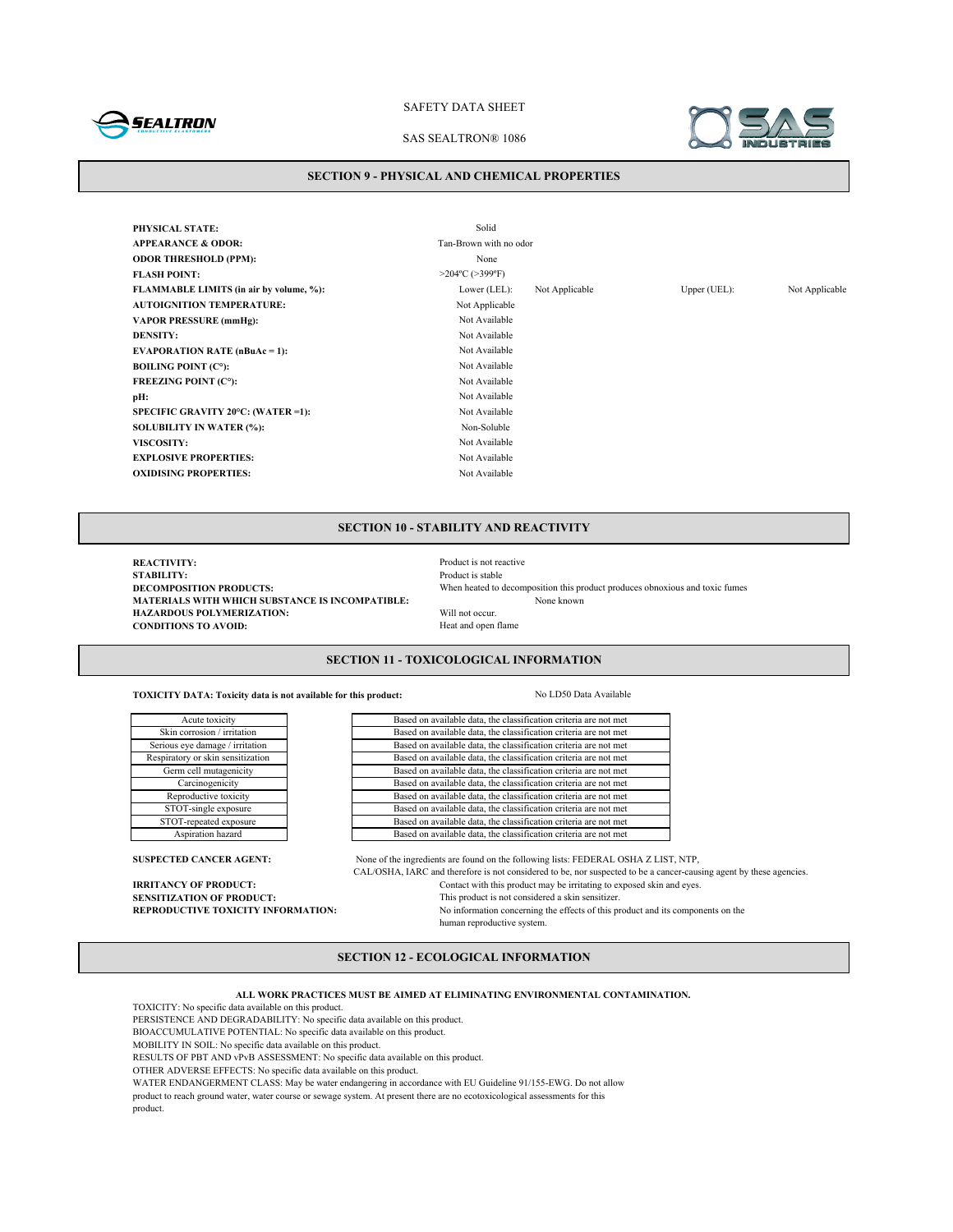



SAS SEALTRON® 1086

#### **SECTION 13 - DISPOSAL CONSIDERATIONS**

PREPARING WASTES FOR DISPOSAL: Waste disposal must be in accordance with appropriate Federal, State, and local regulations, those of Canada, Australia, EU Member States and Japan. RCRA WASTE CODE: None known EU WASTE CODE: None known

### **SECTION 14 - TRANSPORTATION INFORMATION**

## US DOT; IATA; IMO; ADR:

THIS PRODUCT IS NOT CLASSIFIED AS DANGEROUS GOODS AS DEFINED BY 49 CFR 172.101 BY THE U.S. DEPARTMENT OF TRANSPORTATION.

PROPER SHIPPING NAME: Non-Regulated Material HAZARD CLASS NUMBER and DESCRIPTION: None UN IDENTIFICATION NUMBER: None PACKING GROUP: None DOT LABEL(S) REQUIRED: None NORTH AMERICAN EMERGENCY RESPONSE GUIDEBOOK NUMBER (2016): None MARINE POLLUTANT: This product does not contain ingredients that are classified by the DOT as a Marine Pollutant (as defined by 49 CFR 172.101, Appendix B)

TRANSPORT CANADA, TRANSPORTATION OF DANGEROUS GOODS REGULATIONS: This product is not classified as Dangerous Goods, per regulations of Transport Canada. INTERNATIONAL AIR TRANSPORT ASSOCIATION (IATA): This product is not classified as Dangerous Goods, by rules of IATA: INTERNATIONAL MARITIME ORGANIZATION (IMO) DESIGNATION: This product is not classified as Dangerous Goods by the International Maritime Organization. EUROPEAN AGREEMENT CONCERNING THE INTERNATIONAL CARRIAGE OF DANGEROUS GOODS BY ROAD (ADR):

This product is not classified by the United Nations Economic Commission for Europe to be dangerous goods.

#### **SECTION 15 - REGULATORY INFORMATION**

#### **UNITED STATES REGULATIONS**

SARA REPORTING REQUIREMENTS: This product is subject to the reporting requirements of Sections 302, 304 and 313

of Title III of the Superfund Amendments and Reauthorization Act., as follows: None

TSCA: All components in this product are listed on the US Toxic Substances Control Act (TSCA) inventory of chemicals.<br>
SARA 311/312: Acute Health: No Fire: No Reactivity

SARA 311/312: Acute Health: No Chronic Health: No Fire: No Reactivity: No

U.S. SARA THRESHOLD PLANNING QUANTITY:

The default Federal SDS submission and inventory requir There are no specific Threshold Planning Quantities for this product.

U.S. CERCLA REPORTABLE QUANTITY (RQ): None

| --<br>W A<br>ORNIA<br>---<br>(PR)<br>ROPOSITION 65):<br>\ TER<br>TOXIC<br><b>NFOR</b><br>EME.<br><b>DRINKING</b><br>JALIF'<br>A C<br>…∍AFF |                  |                 | ` the<br>e ingredients.<br>None<br>$^{\circ}$ | Proposition 65<br>on the<br>L'alifornia.<br>. are |
|--------------------------------------------------------------------------------------------------------------------------------------------|------------------|-----------------|-----------------------------------------------|---------------------------------------------------|
|                                                                                                                                            | hemical:<br>Name | -N0<br>А<br>. . | <br>Prop.<br>alifornia                        |                                                   |

CAN.

CANADIAN DSL/NDSL INVENTORY STATUS: All of the components of this product are on the DSL Inventory

CANADIAN ENVIRONMENTAL PROTECTION ACT (CEPA) PRIORITIES SUBSTANCES LISTS: No component of this

product is on the CEPA First Priorities Substance Lists.

CANADIAN WHMIS CLASSIFICATION and SYMBOLS: Classified per WHMIS 2015.

EUROPEAN ECONOMIC COMMUNITY INFORMATION:

EU LABELING AND CLASSIFICATION:

Classification of the mixture according to Regulation (EC) No 1272/2008. See section 2 for details.

AUSTRALIAN INFORMATION FOR PRODUCT:

AUSTRALIAN INVENTORY OF CHEMICAL SUBSTANCES (AICS) STATUS: All components of this product are listed on

the AICS.

STANDARD FOR THE UNIFORM SCHEDULING OF DRUGS AND POISONS: Not applicable.

JAPANESE INFORMATION FOR PRODUCT:

JAPAN INDUSTRIAL SAFETY AND HEALTH LAW: This product has been classified per the Japan Industrial Safety and

Health Law. See Section 2 for the GHS Classification.

INTERNATIONAL CHEMICAL INVENTORIES: Listing of the components on individual country Chemical Inventories is as follows:

| Listing of the components on murviqual country Chemical inventories is as follows. |                                  |
|------------------------------------------------------------------------------------|----------------------------------|
| Asia-Pac:                                                                          | All ingredients Listed or Exempt |
| Australian Inventory of Chemical Substances (AICS):                                | All ingredients Listed or Exempt |
| Korean Existing Chemicals List (ECL):                                              | All ingredients Listed or Exempt |
| Japanese Existing National Inventory of Chemical Substances (ENCS):                | All ingredients Listed or Exempt |
| Philippines Inventory if Chemicals and Chemical Substances (PICCS):                | All ingredients Listed or Exempt |
| Swiss Giftliste List of Toxic Substances:                                          | All ingredients Listed or Exempt |
| U.S. TSCA:                                                                         | All ingredients Listed or Exempt |
|                                                                                    |                                  |